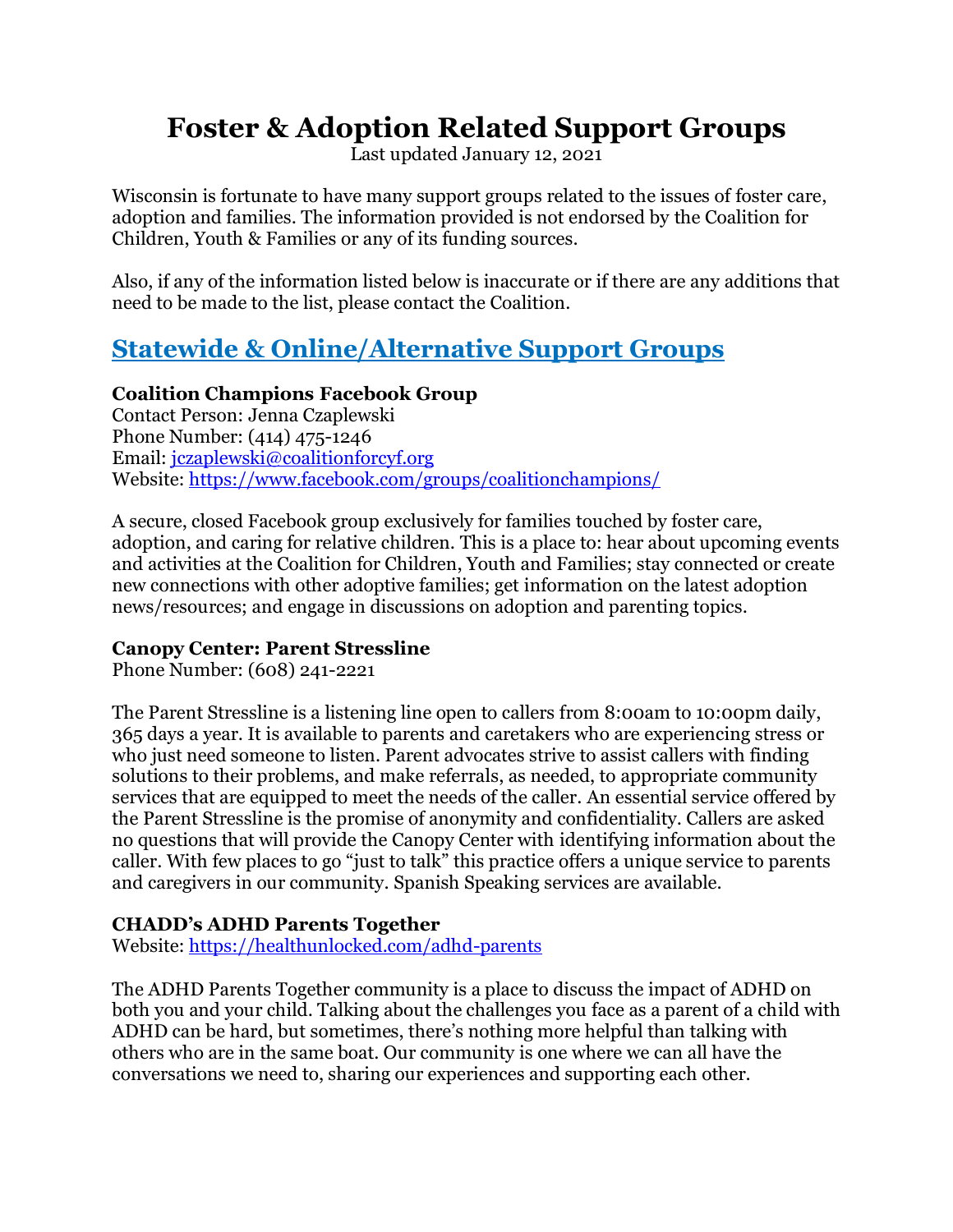### **Families of Russian and Ukrainian Adoptions**

Email: [fruauppermidwest@gmail.com](mailto:fruauppermidwest@gmail.com) Web:<http://www.frua.org/>

The mission of FRUA is to provide hope, help and community for adoptive families, in a very personal, localized way. This is done by forming a community willing to share experiences, knowledge, and resources dealing with medical, educational, parenting and adoption issues. FRUA also offers the opportunity to celebrate multiple heritages of our families and to forge lifelong friendships. Send an email or visit the website to connect with your region, to find a FRUA regional chapter contact or inquire about setting up a FRUA Parent Organized District (POD) near you.

### **Families with Children from China**

Contact Person: Pat Thrams E-mail: [chinas3roses@aol.com](mailto:CHINAS3ROSES@AOL.COM)

The purpose of this group is to provide pre and post-adoption support and information and socialization to families who have or are planning to adopt from China. The group no longer hosts group activities but they host a listserv to pass information on to each other and stay in contact.

### **Latin America Adoptive Families of Wisconsin, Inc. (LAAF-WI, Inc.)**

Contact Person: Tami Stubbe Phone Number: 414-801-5703 or 262-560-0593

This group is open to Wisconsin families who have adopted from Latin America, or who are considering adopting from Latin America. Some of the goals of this group include: providing support, guidance, and information for families wishing to adopt from Latin America; social activities for adoptive families; plan cultural events to celebrate Latin American heritage; publish a tri-annual newsletter; and sponsor projects in developing Latin American countries which will improve the quality of life for children living in those countries.

### **WI Foster and Adoptive Parents Association, Inc. (WFAPA)**

Contact Person: Tina Christopherson, President Phone Number: (715) 938-6667 E-mail: [twfapa@new.rr.com](mailto:twfapa@new.rr.com) Website: [www.wfapa.org](http://www.wfapa.org/)

WFAPA is a non-profit, peer and volunteer-based organization that supports and advocates for foster and adoptive parents by offering training and support programs. Members are adoptive and foster parents and those interested in child welfare. WFAPA holds two conferences a year which bring in highly qualified speakers who help educate on how to handle and better understand tough issues. A newsletter is sent to members four times a year. Membership fee is \$7.00 per family per year. WFAPA board members meet quarterly with DCFS on foster and adoptive care issues.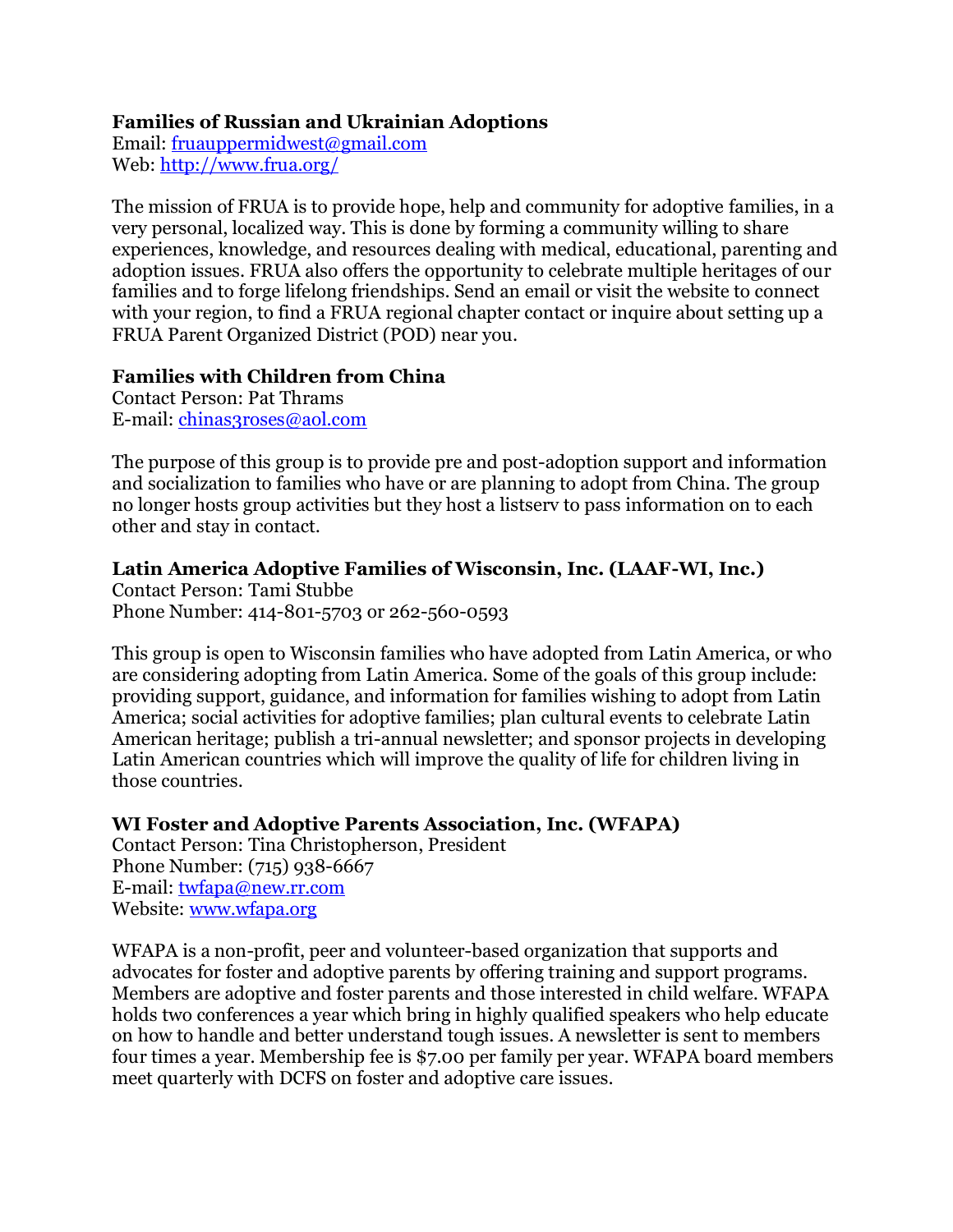SAAN-Surviving Allegations of Abuse and Neglect is a peer driven support network, the purpose of which is to minimize the trauma of foster and adoptive families while undergoing an allegation without compromising the integrity of that investigation. Foster parents welcome children into their homes who bring their histories and issues along with them. For this reason, foster and adoptive parents are at higher risk of someday having an allegation against them. Undergoing an investigation is a stressful and scary situation for anyone, whether or not the allegation is substantiated. SAAN is here to provide information to support you throughout the investigation process and give you the caller an accurate timeline of events during the investigation. A connection to someone who will listen, and a chance to vent your emotions in a safe and healthy way.

FASSP-Foster & Adoptive Support & Preservation Program is to meet the needs of foster and adoptive parents statewide through a network of peer driven support and information which will help to preserve foster and adoptive families. It is a branch off of the SAAN program and they both are connected to WFAPA. FASPP volunteers are highly trained to provide you with information and/or resources to guide you through various issues. We are here to guide you with information to preserve your foster or adopted child. Or to help you through an investigation, or the possibility of an alleged allocation. We will listen to your questions and concerns and give you information for you to make an informed decision. FASSP is not a legal entity and no legal advice will be given by the volunteers. FASSP can also offer avenues to explore in regards to training, conferences and tip sheets.

### **WI Family Ties**

Phone Number: 800-422-7145 E-mail: [info@wifamilyties.org](mailto:info@wifamilyties.org) Web: [www.wifamilyties.org](http://www.wifamilyties.org/) Facebook:<https://www.facebook.com/wisconsinfamilyties>

Wisconsin Families Ties has advocates throughout the state that provides support for families with children who have serious emotional and behavioral disorders. Please call to find out about resources in your area.

### **Wisconsin Foster/Adopt Group**

Contact Person: [Marianne Mades Anderson](https://www.facebook.com/marianne.madesanderson?fref=nf) Website:<https://www.facebook.com/groups/481153358605514/>

A closed Facebook-based group for Wisconsin foster and adoptive families that encourages members to post trainings and events in their area, share thoughts and comments, or just vent.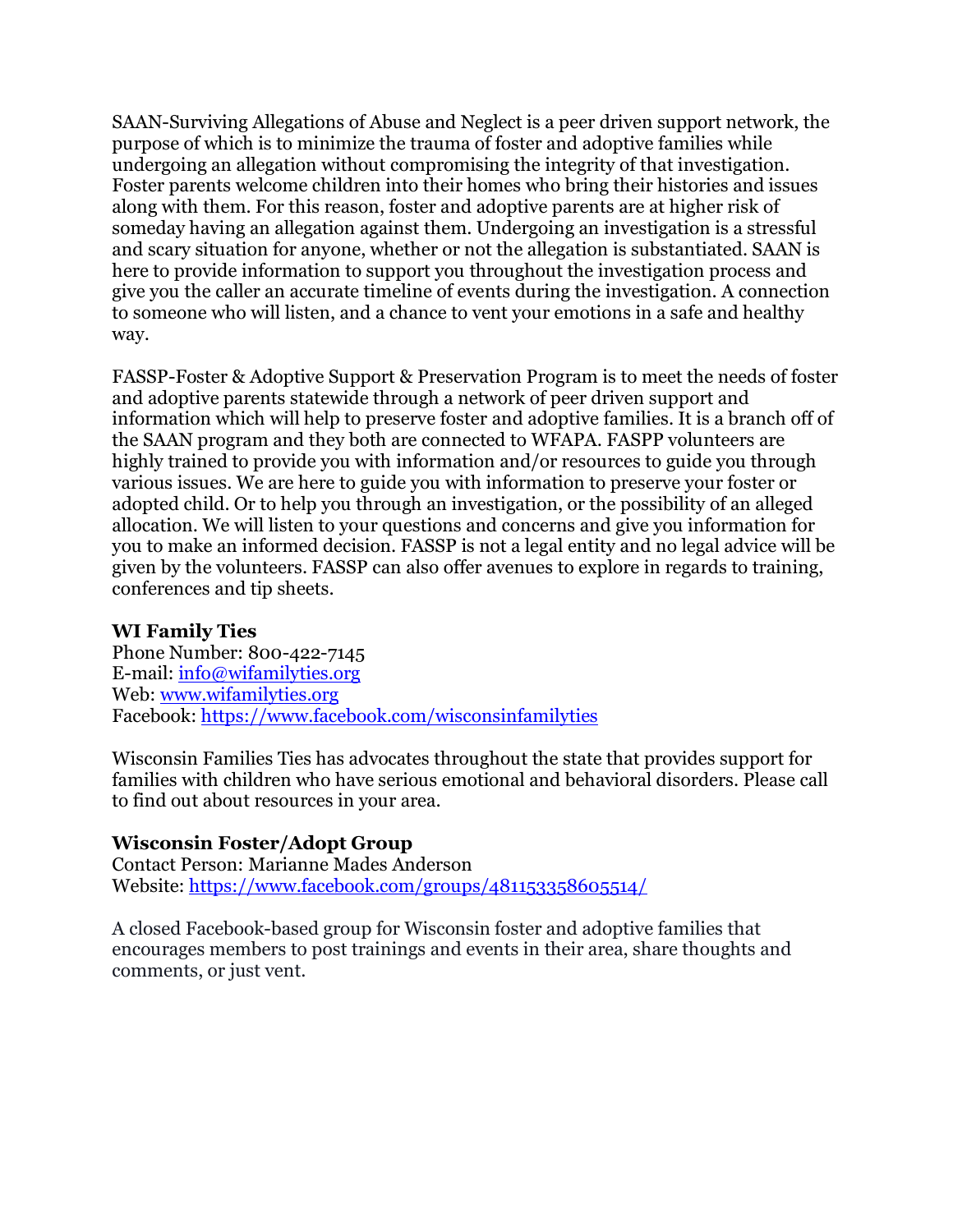# **Northeastern Region**

# **Calvary Bible Church Adoptive/Foster Parent Group**

Contact Person: Lora Cook or Amy Michaletz Email: [michaletz@centurytel.net](mailto:michaletz@centurytel.net) Winnebago County

This group meeting the 3rd Saturday, every other month from 9:30 - 11:30 am at Calvary Bible Church in Neenah, WI. There is no cost and child care is available if you reserve a spot. This material is from a Christian perspective but all are welcome to attend. Currently the group is watching and discussing Dr. Karyn Purvis' Healing Families DVDs. You can also contact Amy to be invited to join their yahoo group.

## **Oshkosh Area Adoption Connection**

Contact Person: Melissa Troedel Email: [mtroedel@gmail.com](mailto:mtroedel@gmail.com) Website: <https://www.facebook.com/groups/102051509881869/> Winnebago County

This group meets the 2nd Sunday of each month, Sept-May. 3:00 -4:30 pm at Community Church on Ryf Road in Oshkosh. Every other month a topic is up for discussion or a speaker is provided. The other months focus on family updates and family spotlights. Childcare is provided for a suggested donation of \$5 for the first child and \$1 for each additional child. Please get in touch with Melissa via email if you are a new family to the group.

# **First English Lutheran Adoption Support Group**

Contact: Sarah Miles Phone: 920-733-2303 or 920-993-0525 Email: [felc@felc.com](mailto:felc@felc.com) County: Outagamie

Families from all adoptive backgrounds are welcome, as well as families in the adoptive process. Our mission is to provide parent-to-parent support and encouragement before, during and after the adoption process. This group meets at First English Lutheran Church, 6331 N. Ballard Rd, Appleton. Anyone is welcome, you do not need to be a member of the church. Childcare is provided. Please call or email to confirm group meeting times/days.

### **Ours Through Adoption of NE Wisconsin**

Phone: (920) 435-2626 Email: [OursThroughAdoption@gmail.com](mailto:OursThroughAdoption@gmail.com) Website:<http://www.oursthroughadoption.org/> County: Brown

This group offers a newsletter, library, group activities, directory, support and adoption educational opportunities. The group provides social and cultural activities as well as an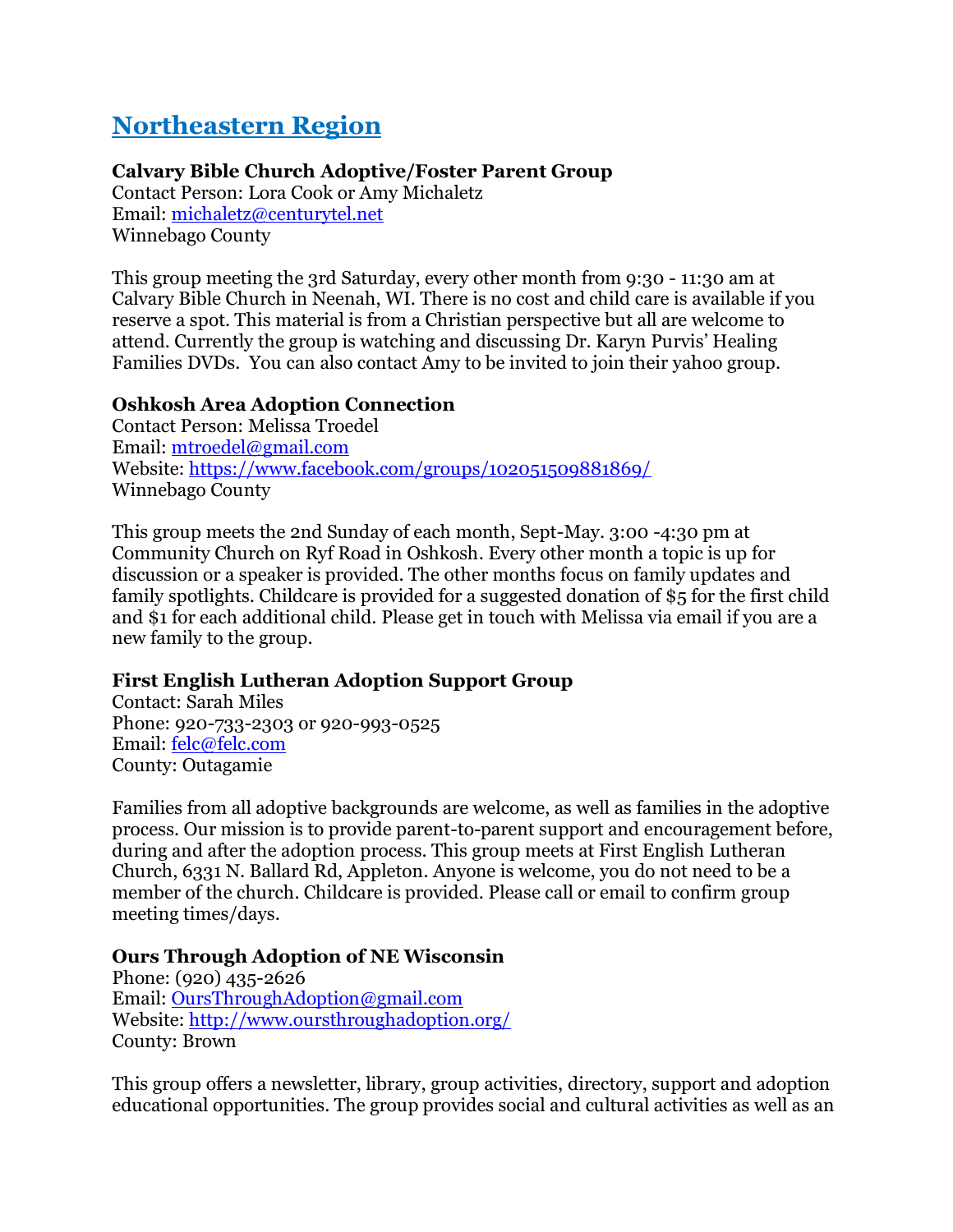annual Adoption Option conference is held in March. There is a \$25 membership fee, which includes the organizational newsletter.

# **Northern Region**

# **Central Wisconsin Foster & Adoptive Parent Association**

Website: <https://www.facebook.com/CentralWisconsinFosterAdoptiveParentAssociation> County: Wood

The Central Wisconsin Foster & Adoptive Parent Association is a group open to all adoptive and foster families, and those in-process or thinking about adoption/fostering. This group is coordinated by a couple who have not only adopted from Ethiopia, but also have many contacts with others who have been through that experience or who have adopted bi-racially through a domestic program. The Central WI Foster & Adoptive Parent Association hopes to plan events quarterly in the Wisconsin Rapids area and has a Facebook page by that name as well. Please check them out to keep updated on their events.

# **Western Region**

### **Adoption Connection**

Contact: Dave Email: [promise1418@gmail.com](mailto:promise1418@gmail.com) Phone: 218-591-3892 Website: [www.promise1418.org](http://www.promise1418.org/) and<https://www.facebook.com/Promise1418> County: Douglas

A support group of the faith-based organization Promise 14:18 for families who have been touched by foster care or adoption. Meets the 3<sup>rd</sup> Monday of every month, 6:30-8:00PM at Bayside Baptist Church, Superior, WI - Free childcare is provided.

# **EVOLVE Adoption & Family Services' Proactive Parenting Support Group**

Phone Number: (651) 439-2446 Email: [evolve@evolveservices.org](mailto:evolve@evolveservices.org) Website: [www.evolveservices.org](http://www.evolveservices.org/) County: Out-of-state (Minnesota)

The Proactive Parenting Support Group is a place for current or prospective adoptive parents and those who provide foster care to encourage one another through community, education, and common understanding. The group is moderated by psychologists Holly Van Gulden and Claude Riedel of the Adoptive Family Counseling Center. This group meets very third Tuesday of the month from 7:00 pm to 9:00 pm and rotates between EVOLVE's three offices.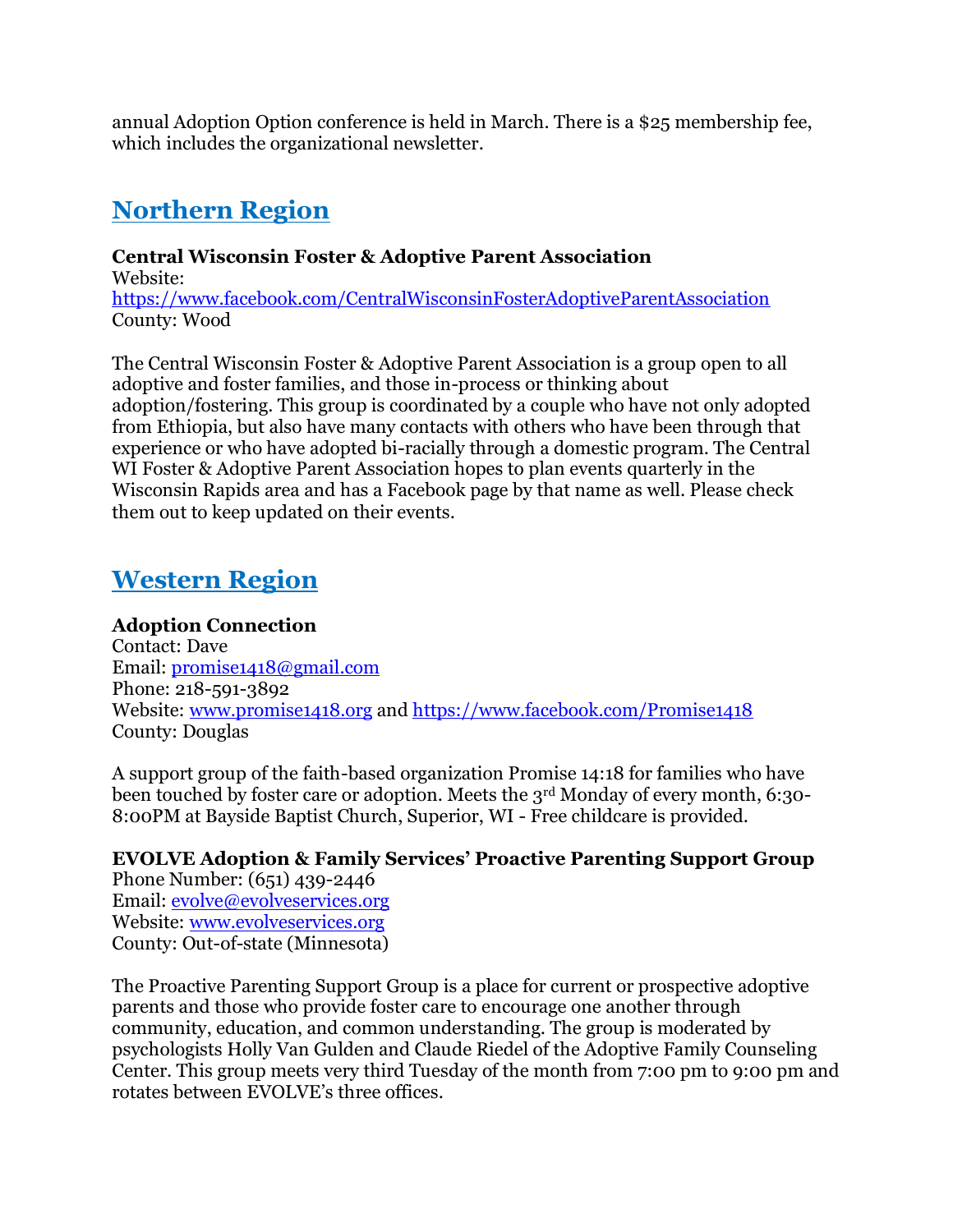### **Touched By Adoption**

Contact: Jeri Weiser or Matt Franson Website: [www.facebook.com/groups/150583321694007](http://www.facebook.com/groups/150583321694007) County: Eau Claire

A group for anyone touched by adoption, including adult adoptees and birth parents. Meets the 3rd Tuesday of every other month, 6:00-8:00 PM in the Eau Claire area.

### **Western Wisconsin Advocates for Adoption**

Contact: Christy Reppe with Catholic Charities Post Adoption Resource Center Phone: 715-832-6644 ext. 1517 Email: [creppe@cclse.org](mailto:creppe@cclse.org) Website: [www.facebook.com/westernwisconsinadvocatesforadoption](http://www.facebook.com/westernwisconsinadvocatesforadoption) County: Eau Claire

Members of WWAA are adoptive parents, individuals, and organizations interested in or concerned about adoption in Wisconsin. Meetings are held quarterly at various locations in the Eau Claire area.

# **Southern Region**

# **Door Creek Church Adoption and Foster Family Support Group**

Contact Person: Lisa Schuster Email: <mailto:schubies@ameritech.net> Phone: (608) 235-7677 Facebook: <https://www.facebook.com/groups/499401416914489/>

Our Adoption and Foster Family Support Group in Madison, Wisconsin is for parents who are adopting or fostering children. It is also for those in the process or those considering it as an option for your family. We exist to help one another through the tough times and to celebrate with each other when matches are made and things are going well. We provide friendship, support, resources and connections. We usually meet the first Friday of each month, September thru June at Door Creek Church from 6pm-8pm, room 108. Our meetings are for families. Pizza dinner is provided, we ask for families to RSVP to our Facebook page each month they plan to attend. You don't have to be a member or attend the church in order to be a part of this group.

### **Families Through Korean Adoption**

Contact Person: Membership Coordinator Email: [FTKAmadison@gmail.com](mailto:FTKAmadison@gmail.com) Website: [http://www.ftkamadison.org](http://www.ftkamadison.org/) Facebook:<http://www.facebook.com/groups/147428315309464> County: Dane

The mission of FTKA is to serve as a network of parents and children for social, cultural and educational issues related to Korean adoption. Group meets at various locations to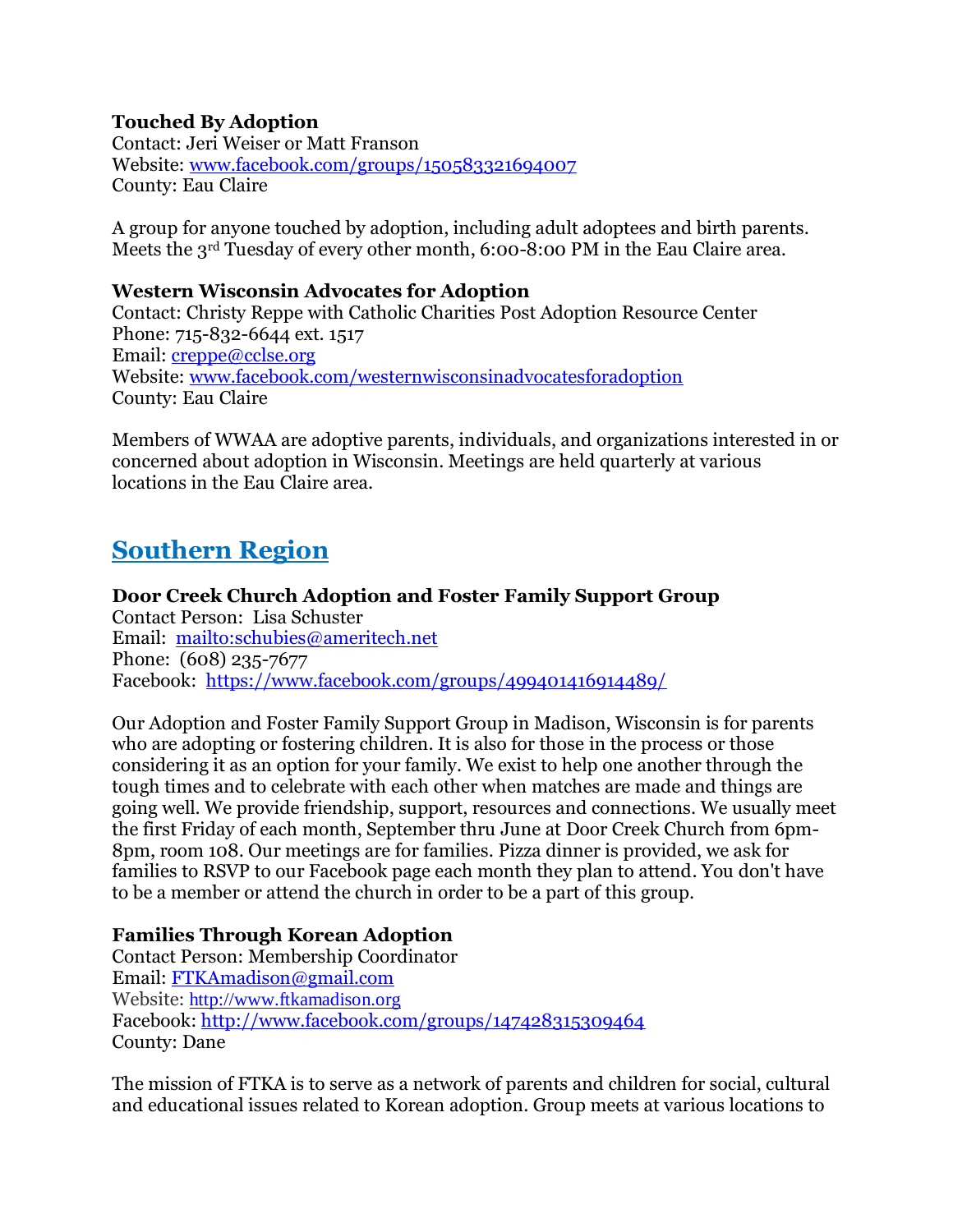provide support in a social setting to families in the process of or who have already adopted children from Korea.

### **Madison Families with Children from China**

Email: [madisonfamilieschinesechildren@gmail.com](mailto:madisonfamilieschinesechildren@gmail.com) Website:<https://www.facebook.com/groups/128010280576776/>

This group is for parents, family members and adoptees from China.

## **Milagros de Guatemala**

Contact Person: Lori DuRussel Phone: (608) 833-4211 Email: [lduruss@yahoo.com](mailto:lduruss@yahoo.com)

A support network for families who have adopted from Guatemala. Becoming a part of this network in in which children adopted from Guatemala can get to know other Guatemala-born children, and where families can see examples of other families formed in similar ways. A resource for adoptive parents where issues related to parenting, adoption, and multi-cultural families are discussed.

# **Southeast Region**

### **Connecting Bridges**

Contact Person: Jean Northway, President Email: [connectingbridgesmilwaukee@gmail.com](mailto:connectingbridgesmilwaukee@gmail.com) Website:<https://www.facebook.com/groups/208378199276317/> County: Milwaukee

Connecting Bridges was formed in October 2009 by foster parents who volunteer their time to help make the difficult parts of foster care a little easier. Their primary and immediate goal is to help foster and adoptive children by helping their foster and adoptive parents. Another important goal is to help those trying to "mend" the Milwaukee County foster care system by helping those in it work together to more efficiently serve the children in the system. This group has an active Facebook page where members are encouraged to post questions as well as seek and provide support to other members. Connecting Bridges also has occasional in-person meetings, which are posted on the Facebook page.

### **Connected Through Adoption: Tween/Teen Edition**

Contact Person: Jaclyn Skalnik Email: [Jaclyn@adoptionwellness.com](mailto:Jaclyn@adoptionwellness.com) Website:<http://www.adoptionwellness.com/> County: Milwaukee

A one hour workshop for four weeks presented by Adoption Wellness developed by and for adopted teens and tweens. Encourages adoption exploration in a safe space and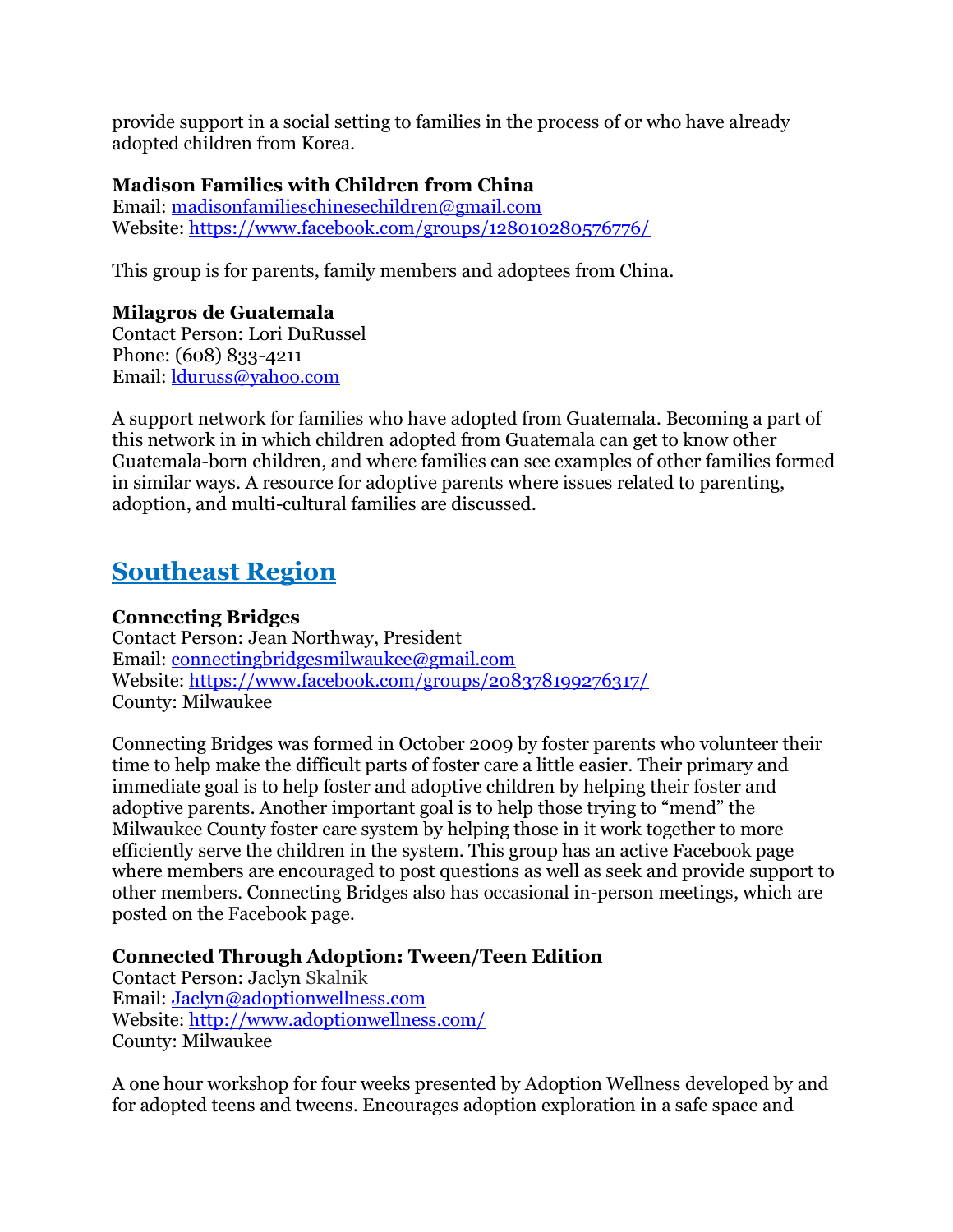supported by an adoption competent clinician and transracial adult adoptee. Meets at the Coalition for Children, Youth and Family offices at 6682 W. Greenfield Ave. Suite 310, West Allis, WI. Contact for upcoming dates, cost, and additional details.

### **Parent Café**

Phone Number: (262) 521-0317 County: Waukesha Email: [Peggyh@excellencecenters.com](mailto:Peggyh@excellencecenters.com)

Parent Cafes are an educational opportunity for parents to come together and deal with the stressors, worries, and challenges of parenting in a supportive environment. Meets at the Center for Excellence, N4W22000 Bluemound Road, Waukesha. Childcare is available but you must register ahead of time.

## **Adoptive Family Support Group through Catholic Charities**

Contact Person: Sarah Chidester Phone Number: 414-771-2881 Email: [schidester@ccmke.org](mailto:schidester@ccmke.org) Website:<https://www.ccmke.org/Catholic-Charities/Get-Help/Adoption-Services.htm> County: Milwaukee

A group for pre-adoptive families, waiting families, and post adoptive families working with any adoption agency. A place for parents and children at any stage in the adoption process to connect, support, and share with other families touched by adoption. Usually meets the 2nd Tuesday of every other month from 6pm-7:30pm at Catholic Charities at 2021 N 60th Street in Milwaukee. If you are interested in attending a meeting, please call or e-mail to RSVP. Childcare is available.

### **Milwaukee Area Adoptive Mamas**

Contact Person: Amanda Clough Website:<https://www.facebook.com/groups/598388733540684/> County: Milwaukee A great place for adoptive moms to meet, chat and brag about their miracles. This group is active on Facebook and also meets in person on a regular basis.

### **Foster Parent Support Group**

Phone Number: (262) 549-5575 County: Waukesha

Meetings are held from 6pm-7pm the first Thursday of each month (starting in August 2015) at Parents Place, 1570 E. Moreland Blvd. Waukesha, WI. On-sight daycare is available, but you must register in advance to secure a slot as there may be a cutoff depending on the number of children.

### **Ozaukee County Foster/Adoption Support Group**

Contact: Bev Melius Phone Number: 262-623-0984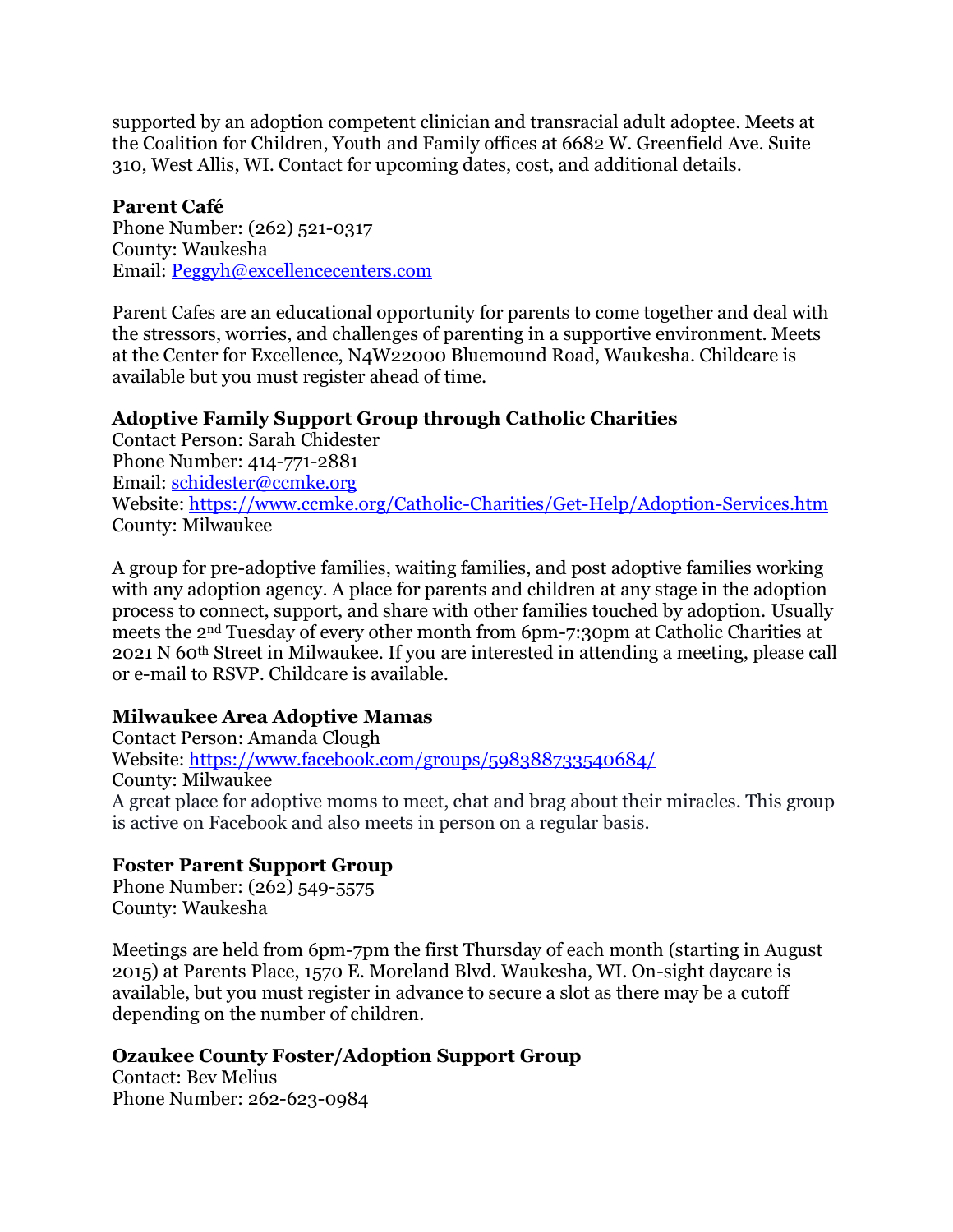### County: Ozaukee

Meetings are held from 6:30-8:30pm the 3<sup>rd</sup> Tuesday of each month in Room 117 at the Ozaukee County Administrative Center, 121 W. Main Street, Port Washington, WI. Meetings run September through May. Topic discussions at meetings alternate between open discussion and guest speaker on a monthly basis. Meetings are subject to cancellation due to poor road conditions.

### **Eastbrook Church Foster/Adoption Support Team (FAST)**

Contact: [Colleen Weitzer.](http://www.eastbrookchurch.org/10809/staff/staff_id/348530/Colleen-Weitzer) Phone Number: (414) 371-1090 Email: [colleenweitzer@yahoo.com](mailto:colleenweitzer@yahoo.com) Website: <http://eastbrook.org/ministries/kids/fast/> County: Milwaukee

The FAST (foster/adoption support team) ministry at Eastbrook Church provides prayer, encouragement, fellowship, education, and resources to foster and adoptive families with the goal of equipping families to love traumatized children with grace and truth. We meet the second and fourth Sunday of each month in Room B222b 5385 N. Green Bay Ave. Milwaukee, WI 53209 from 9:30-10:45 am. Our activities range from a book study to guest speakers to special family events.

### **The Parenting Network**

Phone Number: 414-671-0566 Email: [helplineg@theparentingnetwork.org](mailto:helplinegroup@theparentingnetwork.org) Website: [www.theparentingnetwork.org](http://www.theparentingnetwork.org/) County: Milwaukee

The Parenting Network offers a variety of parenting classes and groups at locations throughout Milwaukee County. Registration is required for all classes, some of which are free and some of which are offered for a fee. Please call the Parent Helpline at (414) 671-0566 to register for a class or to learn more about our services. You may also email Parent Helpline staff at [helplineg@theparentingnetwork.org.](mailto:helplineg@theparentingnetwork.org) The class schedule is updated quarterly and some of the class offering are listed below.

- **Dad Matters 24/7:** An ongoing parenting series specifically for dads. It looks at parenting from the male point of view and focuses on the importance of dad as a positive role model in his child's life. A full series is 10 sessions. There is a \$30 materials fee for Dad Matters participants. Replacement certificates are available for \$10.
- **Fireworks (Anger Management):** Helps parents gain a better understanding of the emotion of anger. Participants learn to manage anger constructively and how to effectively handle their children's anger as well as their own.
- **Positive Parenting**: An ongoing parenting class offered at two different locations (north side and south side of Milwaukee). Topics include family,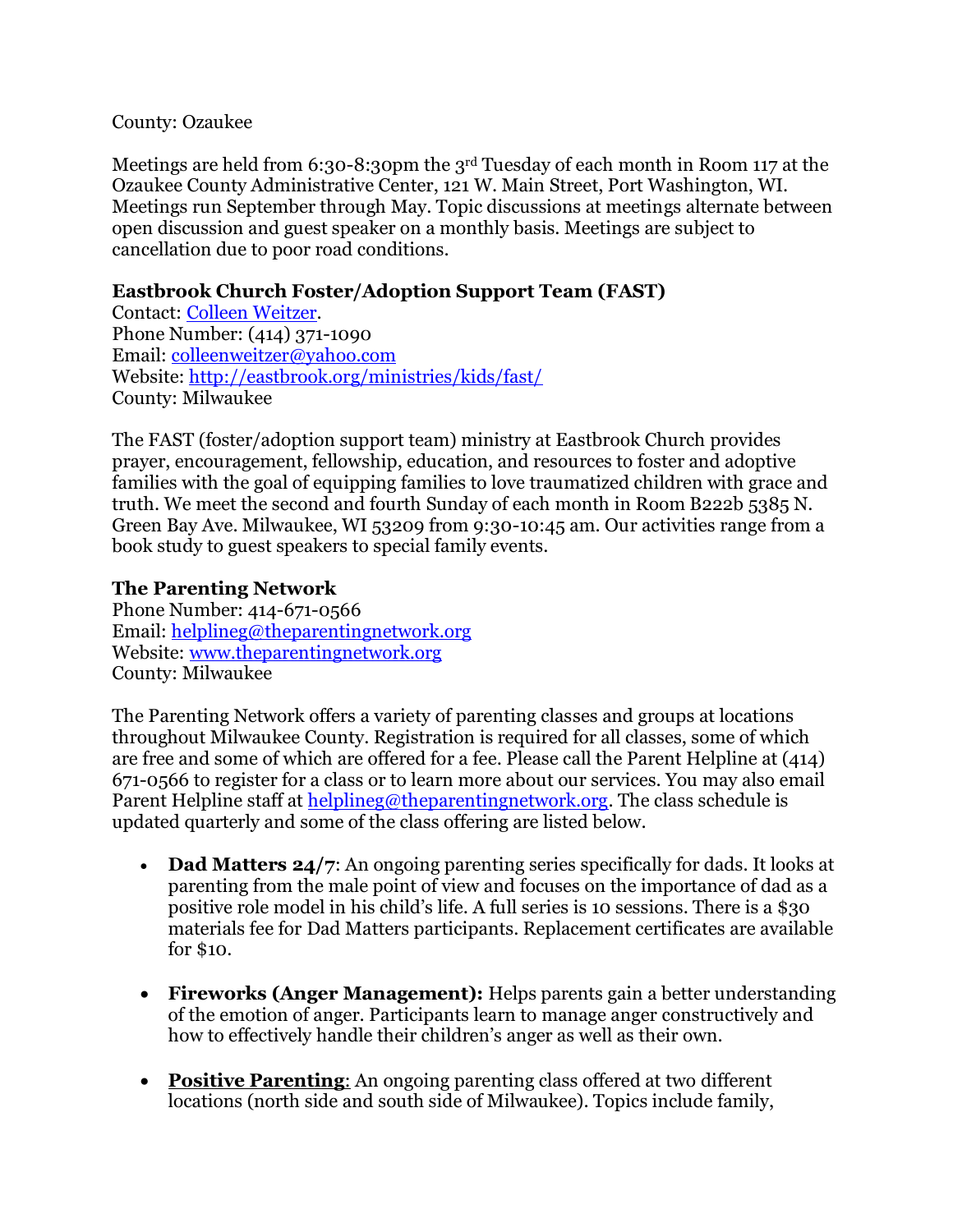communication, self-esteem, routines, stress and anger, discipline, and child development; a full series is 10 sessions. There is a \$30 materials fee for Positive Parenting participants. Limited childcare is available for participants. Replacement certificates are available for \$10.

- **START Program**: A FREE, 2 hour workshop providing parents with the information and resources to help increase their awareness of sexual issues and risks. Tips and tools are offered to help parents feel more comfortable communicating about sexual topics with their children.
- **Stewards of Children**: A FREE, 2.5 hour workshop providing you with the tools to help prevent the sexual abuse of children. Help us protect all of our children by moving from awareness to action.
- **Strengthening Families 10-14 Program**: A FREE 7-week series for parents/caregivers with children ages 10-14. Parent/caregiver is required to attend the program with their child age 10-14. The program starts with a family meal. Adults and children break into separate groups and then join together at the end for a family session. Topics of discussion include peer pressure, family communication, problem solving, establishing family meetings, developing empathy, and stress management.
- **Triple P Program**: A 6-week parenting program that focuses on strategies to encourage positive behaviors and attitudes in children. Participants gain confidence to manage family issues and develop skills through role play, reward and consequences. Includes strategies to encourage children to do their best and realize their potential. Requirements: Program completion requires five weeks of attendance and three weeks of phone consultation. Parents must have children living in their home to participate. Fee: \$30 for materials. Scholarships and child care are available.
- **Triple P Seminars**: Learn how to guide a child's behavior so you see more of the behavior you want. Discover ways to help your children be successful, happy, and independent. Help your child deal with his or her emotions in a healthy way. The seminars are appropriate for parents with children ages 2-12 and are offered for FREE.
- **Triple P Discussions**: Topics include dealing with disobedience, developing good bedtime routines, managing fighting and aggression, and also hassle-free shopping with children. The discussions are appropriate for parents with children ages 2-12 and are offered for FREE.
- **Triple P Coaching**: You can schedule a one-on-one meeting (up to four sessions) with a Triple P coach for 30-60 minutes and receive tips, techniques, and ideas about strategies that work. The coaching sessions are appropriate for parents with children ages 2-12 and are offered for FREE.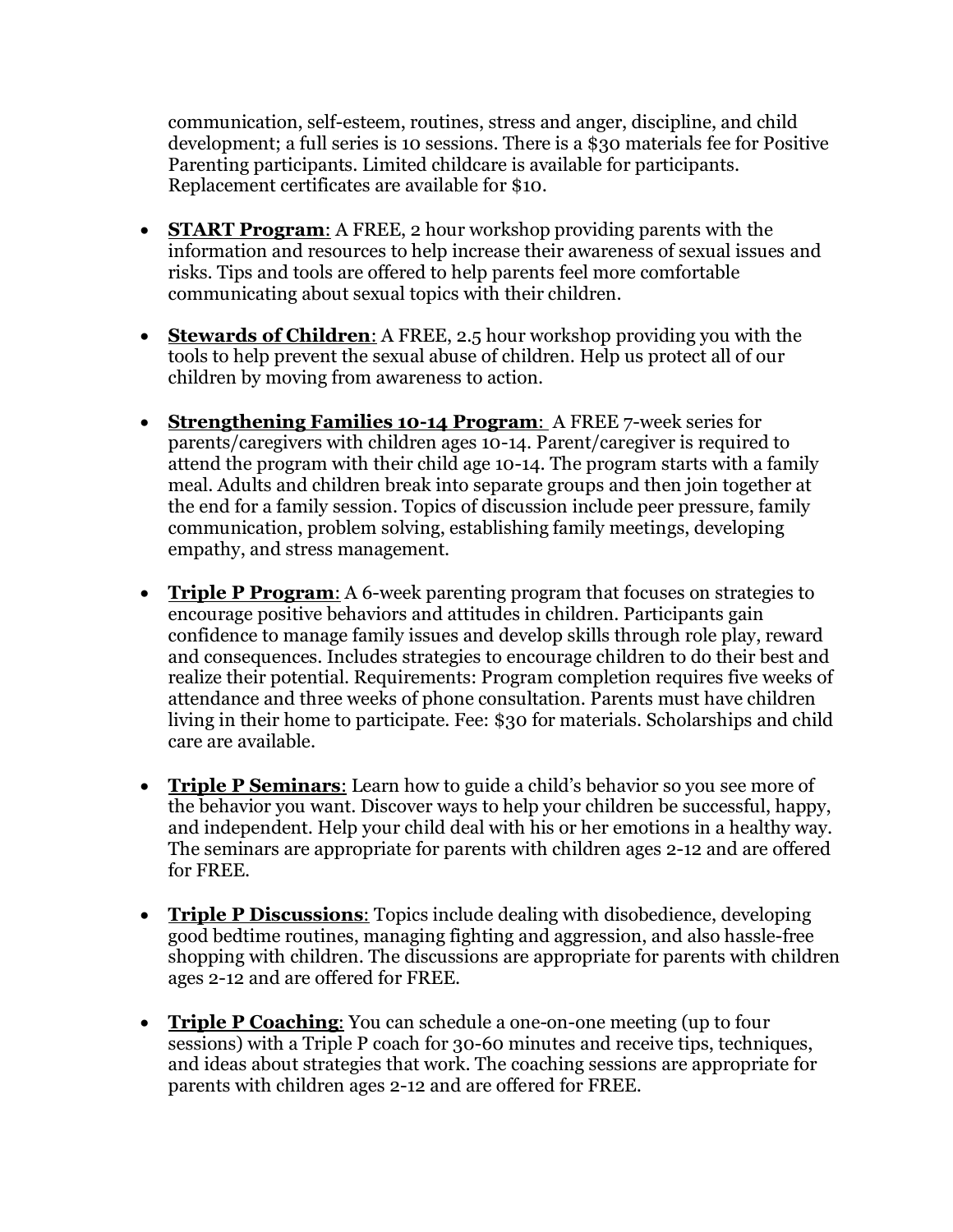**Welcome, Baby!**: An ongoing, FREE support and education group for parents/caregivers of newborns or children up to 2 years of age and for expectant parents. The classes include a blend of discussion, information, and play. Limited childcare is available for participants.

### **Parents Place**

Contact: Kathy Duffek Phone Number: 262-549-5575 Email: [kduffek@parentsplacewi.org](mailto:kduffek@parentsplacewi.org) Web: [www.parentsplacewi.org](http://www.parentsplacewi.org/) County: Waukesha

Parents Place offers a variety of rotating community education programs including Love and Logic®, Kids Managing Anger, The Traumatized Child, Big Emotions-Meltdowns and Tantrums, Parents of Children with Special Challenges, Mindful Parent/Happy Child, and special speakers. Check their website for a current list of program offerings and more information on the ongoing support groups listed below.

- **Playgroup**: A free on-going group for parents, grandparents, primary caregivers and children. Meet new parents and have fun while supporting each other. Meets every Wednesday from 9:30-11:00am.
- **Parenting through Depression & Anxiety:** Members help each other as symptoms of depression and/or anxiety make parenting difficult. Get tips for managing and preventing symptoms as well as the support of parents who are faced with the same challenges. This group meets every 2nd and 4th Thursday from 5:30pm-7pm.
- **Foster Parent Support:** This Parent facilitated support group looks at the struggles associated with being a foster parent. Connect with other foster parents in the area to share experiences and hardships and support one another. This group meets every 1st Thursday of the month from 6pm-7pm.

### **Relative Caregivers Support/Education Group**

Contact: Janis Ramos or Libby Sinclair Phone Number: (262) 548-7267 or (262) 548-7677 County: Waukesha

Meets at All About Learning Daycare Center, 1705 Paramount Drive Waukesha. Call for updated group information.

### **The Women's Center**

Phone Number: 262-547-4600 E-mail: [mail@twcwaukesha.org](mailto:mail@twcwaukesha.org) Website:<http://twcwaukesha.org/get-help/support-groups/> County: Waukesha